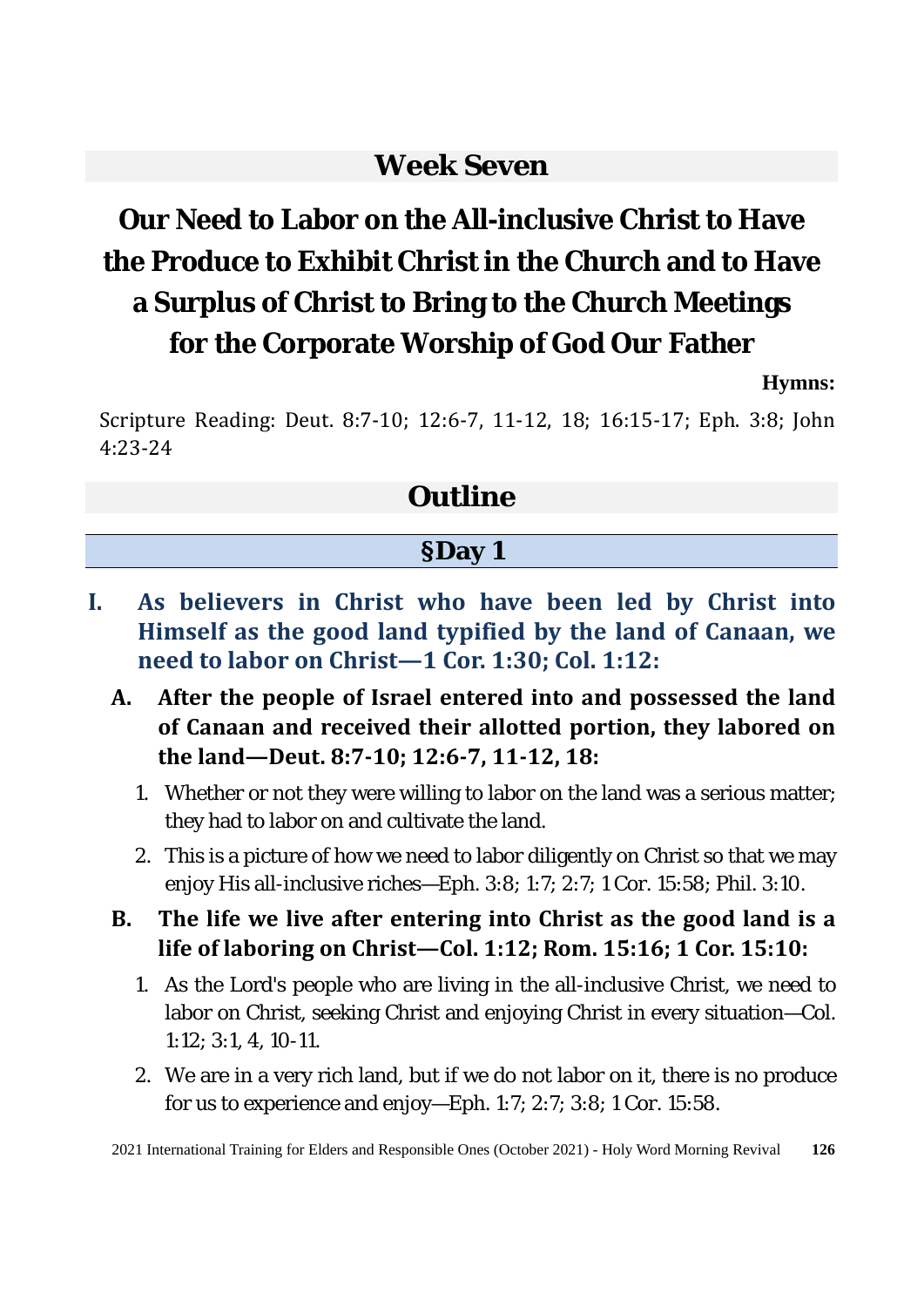### **§Day 2**

- **C. Although we need to labor on Christ as the land to produce Christ, we need to realize that it is not we who produce Christ but Christ who produces Himself in us through our labor—Phil. 2:13; Eph. 3:17; Col. 3:15-16:** 
	- 1. We all need to labor on Christ and let Christ give us much produce; then we will have rich experiences of Christ—Eph. 3:8; Phil. 4:19.
	- 2. The harvest of Christ is the Christ on whom we have labored and have reaped to be our harvest—3:10.
- **D. Every morning we need to pray, asking the Lord for the day's portion of grace and consecrating ourselves to the Lord for the purpose of experiencing and enjoying Him by laboring on Him—Rom. 12:1-2; 15:16.**
- **E. Throughout the day we need to maintain our fellowship with the Lord and thereby contact Him, labor on Him, apply Him, experience Him, and enjoy Him—John 15:4-5, 11; 16:22; 1 Pet. 1:8.**

#### **§Day 3**

- **F. Exercising our spirit is the key to laboring on Christ, experiencing Christ, and producing Christ—1 Tim. 4:7:** 
	- 1. The way to labor on Christ is to exercise our spirit to contact the Spirit, the reality of the all-inclusive Christ as the good land—Gal. 3:14.
	- 2. Throughout the day, in every situation and in all our circumstances, we should exercise our spirit to contact the Lord and experience Him—1 Tim. 4:7; Rom. 8:4; 1 Cor. 6:17; Phil. 4:11-13.
- **G. We labor on Christ as the good land by exercising our heart to have faith in the Lord and to love the Lord and by exercising our spirit to contact the Lord and to receive the dispensing of the all-inclusive life-giving Spirit, the reality of Christ as the good land—2 Cor. 3:16; 13:14; Gal. 3:14.**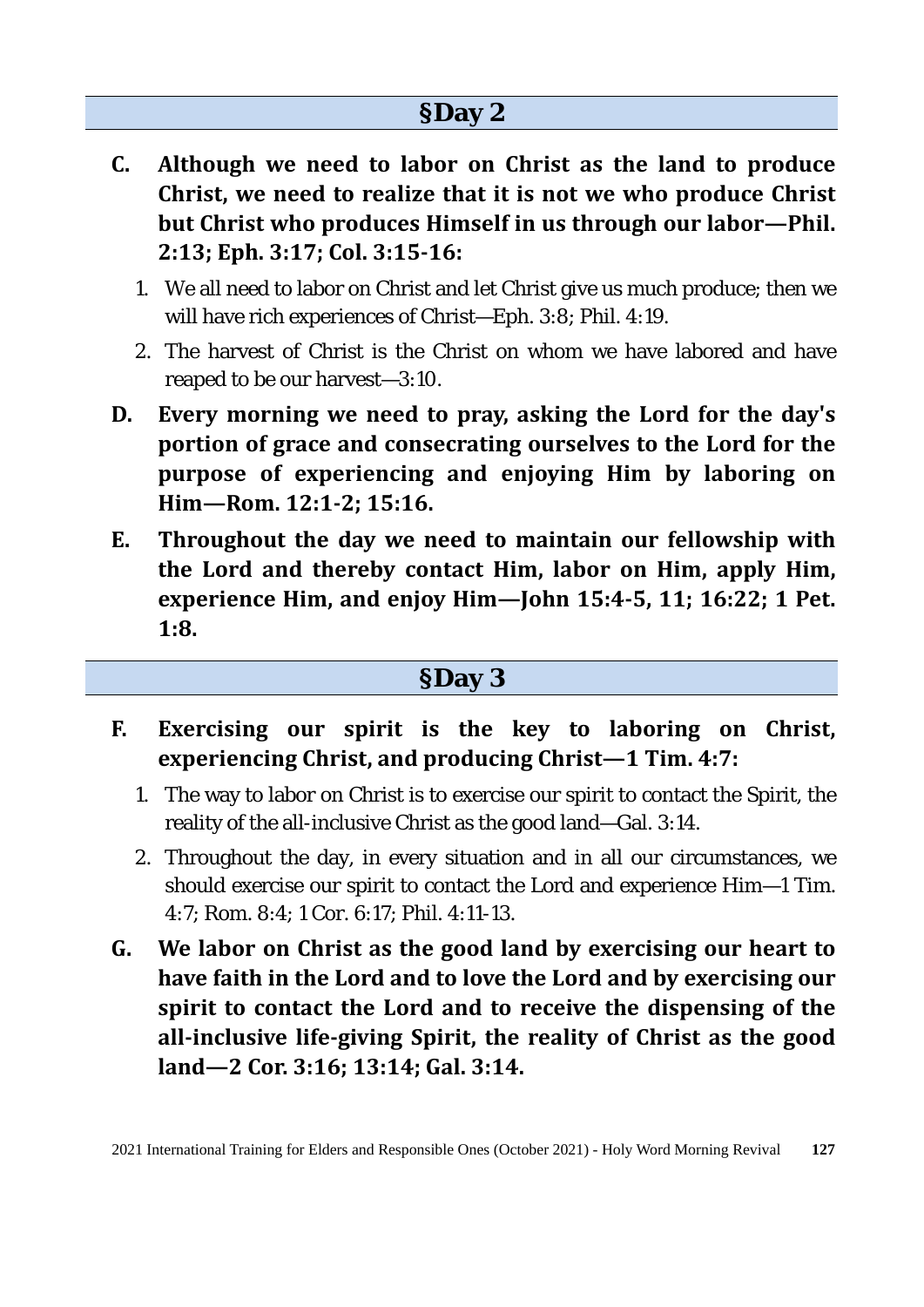- **II. If we faithfully labor on the all-inclusive Christ, we will have the riches of Christ as the produce to exhibit Christ in the church—Eph. 3:8; 1 Cor. 14:26:**
	- **A. The proper life of Christians is to labor on Christ every day and thus have the rich surplus of Christ to bring to the meetings for a rich exhibition of Christ—v. 26:** 
		- 1. We come together in the church meetings to have an exhibition of Christ—Col. 1:18, 27.
		- 2. Through our daily experiences of the riches of Christ, these riches will become an exhibition of the produce of Christ—Eph. 3:8, 17-18; Col. 2:6, 9-10, 17.
		- 3. Our meetings should always be an exhibition to show forth what Christ is, what Christ has, and what Christ does—Heb. 1:3; 2:9, 14; 1 John 3:8; 4:9, 15; Acts 2:24, 32-33; Rev. 1:17b-18.
	- **B. We meet to exhibit not only the Christ given to us by God but also the Christ we have produced, the Christ on whom we have labored and whom we have experienced; this is the Christ whom we come together to exhibit—Col. 1:12-13; Phil. 3:10.**
	- **C. If we continually labor on Christ, we will have the rich surplus of Christ to bring to meetings for a rich exhibition of Christ—1 Cor. 1:24, 30; 10:3-4; 14:26.**

#### **§Day 5**

- **D. Whenever we come together, regardless of the kind of meeting we are having, we should come with the Christ experienced by us as the surplus to be offered to God and exhibited to the whole universe and to the enemy, putting him to shame—John 4:23-24; Eph. 3:10, 17; 4:15:** 
	- 1. Then our meetings will be enriched and strengthened because they are full of Christ—Col. 3:4, 10-11.
	- 2. Such a church life is an exhibition of Christ, an expression of Christ—Eph.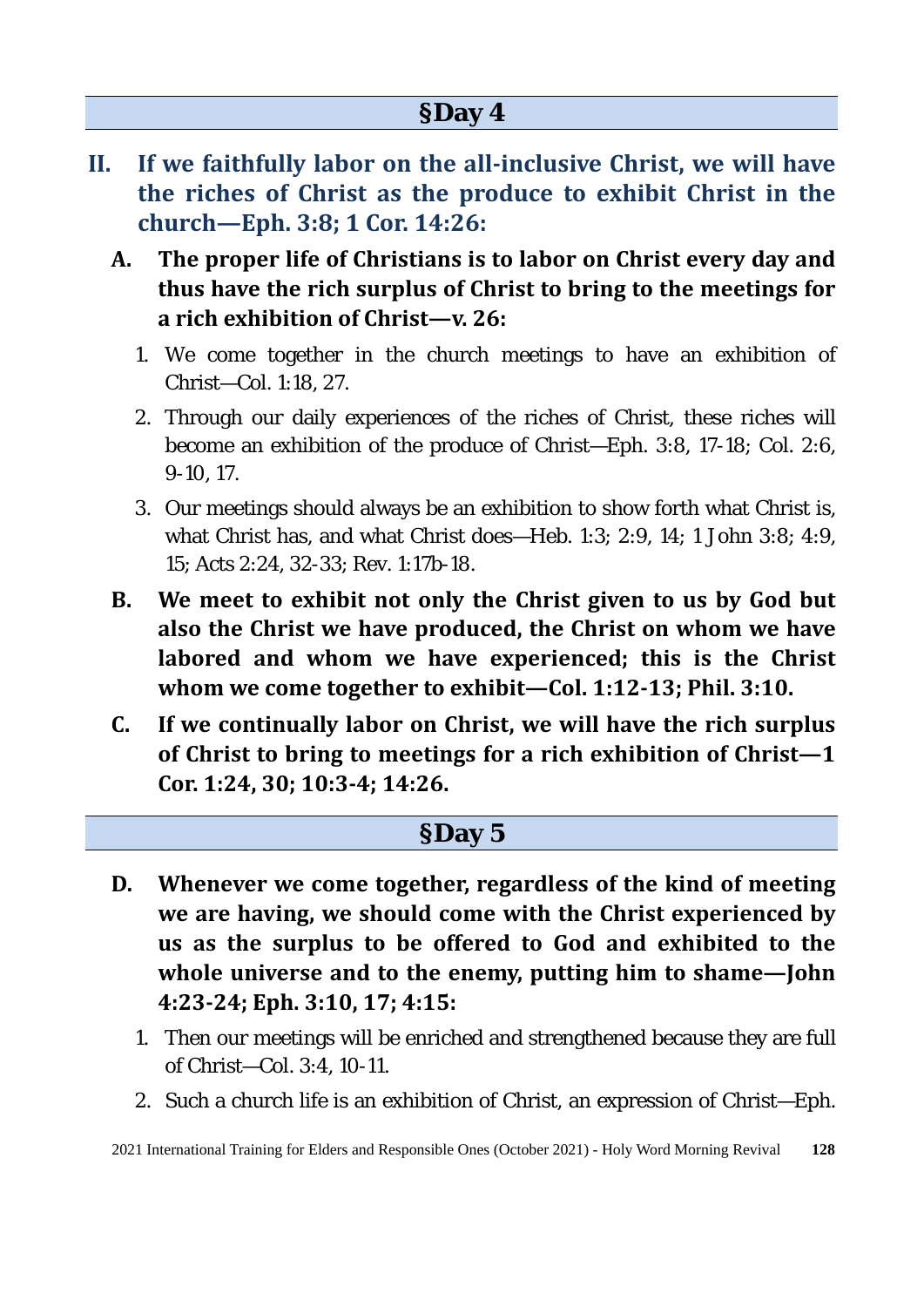3:21.

- 3. We need to bring the surplus of Christ to every meeting to exhibit Christ—v. 8.
- 4. We need to enjoy Christ in our daily life and come together to exhibit  $Him=1$  Pet. 1:8.
- **E. To have proper Christian meetings, we need to contact the Lord daily in our personal life and then come to the meetings with the realization and understanding that we are coming to exhibit Christ and share Christ with others—1 Cor. 14:26.**
- **F. "Whene'er we meet with Christ endued, / The surplus of His plenitude / We offer unto God as food / And thus exhibit Christ. / Let us exhibit Christ, / Let us exhibit Christ; / We'll bring His surplus to the church / And thus exhibit Christ"—Hymns, #864, stanza 1 and chorus.**

#### **§Day 6**

- **III. We need to labor on the all-inclusive Christ in order to have a surplus of Christ to bring to the church meetings for the corporate worship of God our Father—John 4:23-24; Eph. 3:21:** 
	- **A. The experience of the children of Israel is a picture of a proper Christian meeting—Deut. 12:6; 16:15-16:** 
		- 1. God commanded them to not be empty-handed when they came together to worship Him; they had to come with their hands full of the produce of their labor—Exo. 23:15; Deut. 12:11; 16:16.
		- 2. When they came to worship in the place designated by God, they worshipped God by offering to Him the top surplus of their labor on the land—vv. 15, 17.
	- **B. For our worship of Him, the Father requires that we come to Him with a harvest of Christ; thus, we need to come to the church meetings with the riches of Christ—John 4:23-24; Eph. 3:8.**
	- **C. Daily, we should labor on Christ to have a harvest of Christ's**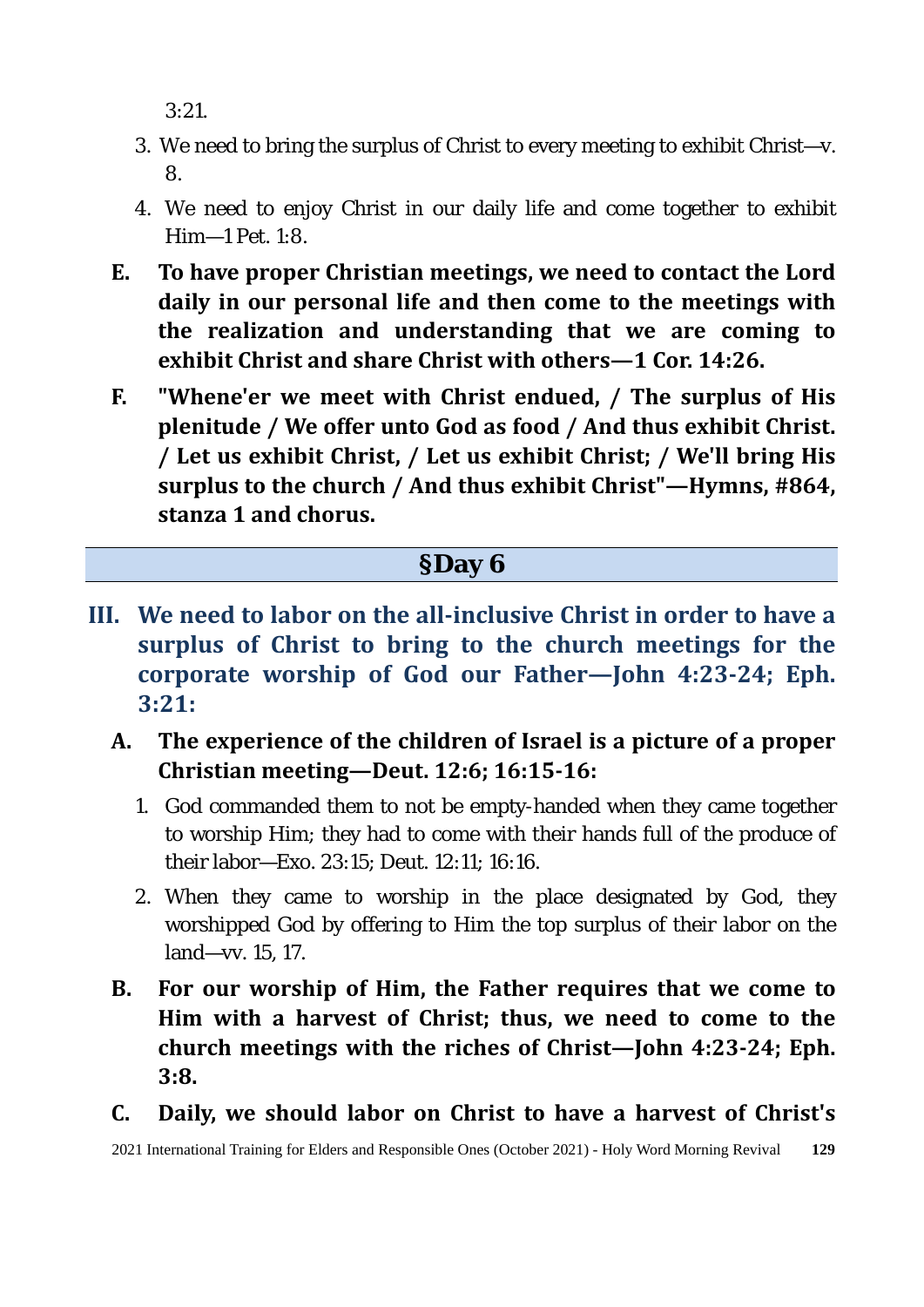**riches to bring to the church meetings for the corporate worship of God the Father—Deut. 12:6; 1 Cor. 14:26; John 4:23-24; Deut. 16:15-17.** 

- **D. A life in the all-inclusive Christ as the good land is a life of laboring on Christ, producing Christ, enjoying Christ, sharing Christ with others, and offering Christ to God the Father that He may enjoy Christ with us—John 4:23-24; 1 Cor. 14:26; Eph. 3:21; Rev. 5:13:** 
	- 1. This kind of enjoyment and sharing is an exhibiting of Christ to the entire universe—19:7.
	- 2. This is a worship to God the Father and a shame to the enemy—John 4:23-24.
- **E. It is crucial that we diligently labor on Christ to have our hands full of Christ and then come to the church meetings to enjoy this rich and glorious Christ with God's children and with God the Father Himself—1 Cor. 10:31; 14:26; John 4:23-24; Rom. 15:6.**
- **F. Whenever we come to the Lord's table meeting to remember the Lord and worship the Father, we must come with the riches of Christ produced by our daily laboring on Christ—Deut. 16:15-17:** 
	- 1. To worship God with Christ is to worship Him collectively with all the children of God by enjoying Christ with one another and with God—1 Cor. 14:26.
	- 2. We need to produce enough of Christ so that there will be a surplus to share with others and to offer the best part of the produce to God the Father for His joy, delight, and satisfaction—Deut. 15:11; 18:3-4; 12:11.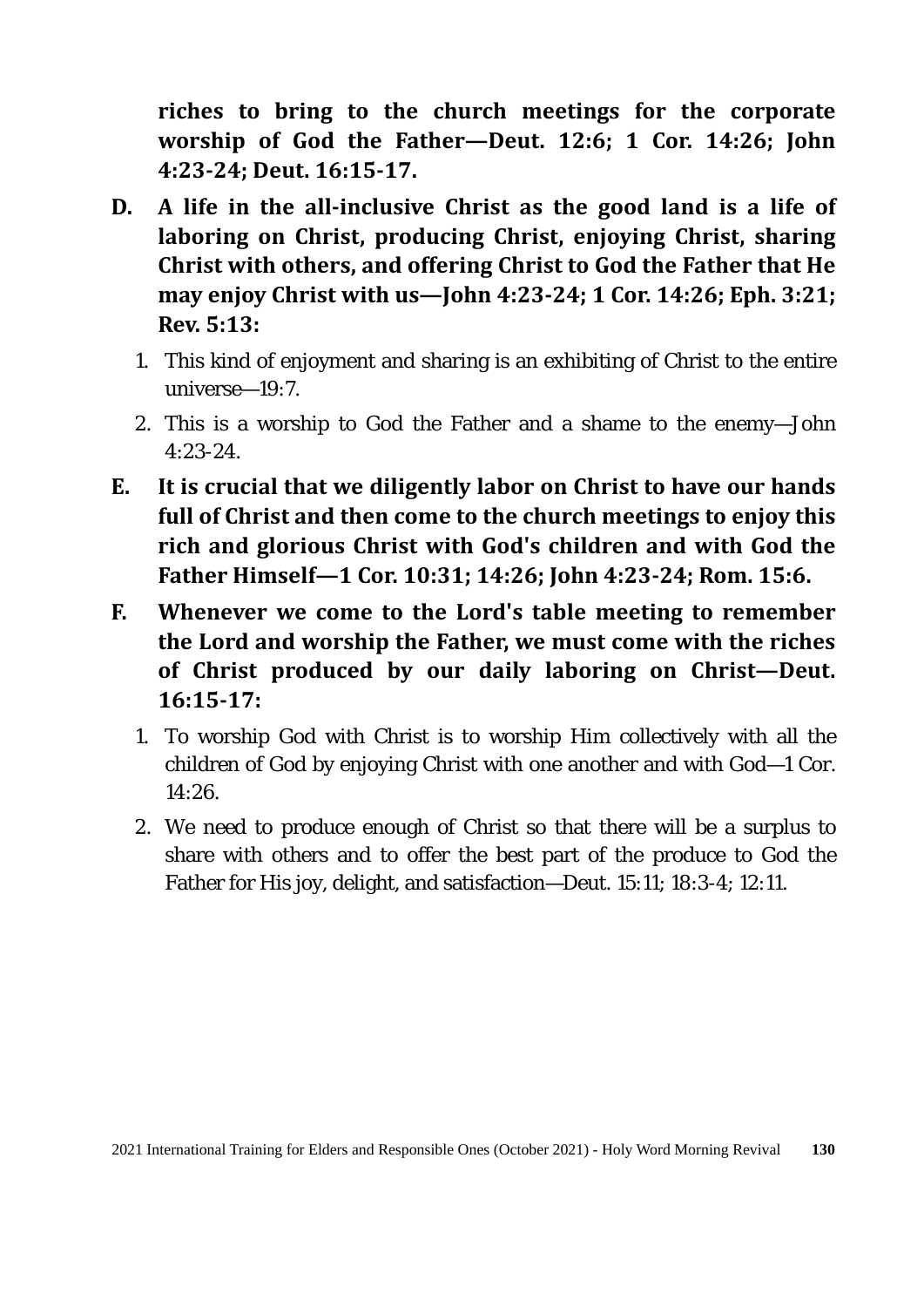### **Morning Nourishment**

- Col. 1:12 Giving thanks to the Father, who has qualified you for a share of the allotted portion of the saints in the light.
- Deut. 12:6-7 And there you shall bring your burnt offerings and your sacrifices and your tithes…; and there you shall eat before Jehovah your God, and you… shall rejoice in all your undertakings, in which Jehovah your God has blessed you.

Our need is to learn how to enjoy and experience Christ. God has placed us in Christ. The children of Israel entered into the land of Canaan and were each allotted a portion of the land. Whether or not they were willing to labor on the land was a serious matter. If an Israelite was lazy and did not rise early to diligently labor, his plot of land would be desolate, and he would not have a harvest at the end of the year. When it was time for the Feast of Pentecost or the Feast of Tabernacles, others would go to worship God with bundles of produce, but he would be empty-handed. Not only would he be without offerings to present to God, but he would also starve. What a pitiful sight that would be! Similarly, as believers, we each have a portion of Christ…. If we do not draw near to the Lord in the morning and we do not talk with Him, enjoy Him, or experience Him during the day, we will be very poor. However, if we are diligent to fellowship with the Lord by enjoying Him in the morning and experiencing Him during the day and especially during difficult times, we will have the element of Christ within us. (CWWL, 1970, vol. 3, "Being Delivered from Religious Rituals and Walking according to the Spirit," p. 369)

### **Today's Reading**

We who are the Lord's people living in the all-inclusive Christ should have one industry—Christ. Christ is our industry. We must labor on Him.

You who are students must realize and experience even while studying that you are working on Christ….You who are truck drivers must realize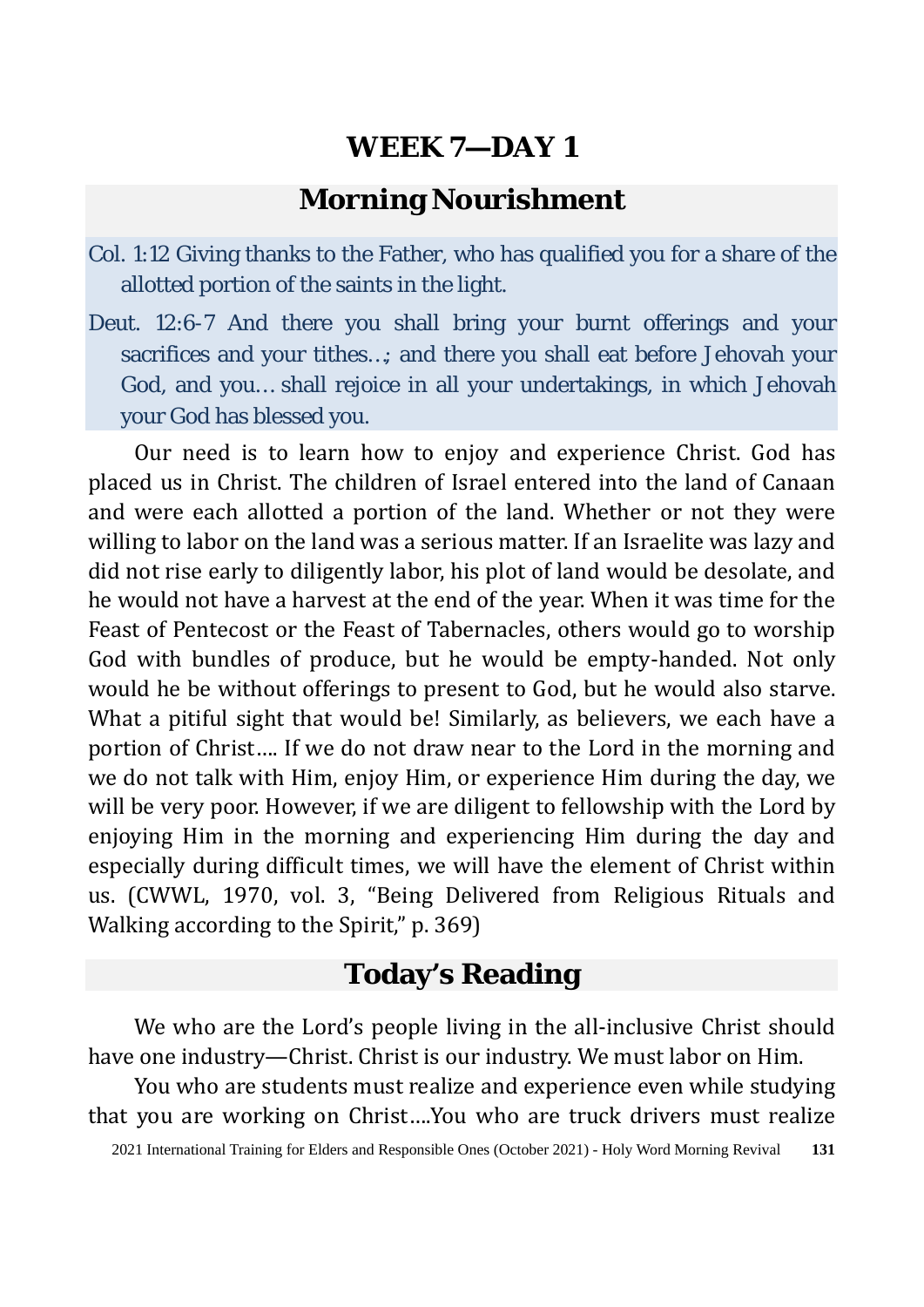that truck driving is not your real occupation; your real business is Christ; you must be working on Him continually. You who are housewives must know that your real work is not caring for your home and your family but Christ. Are you working on Christ all the time? Are you seeking to enjoy Him and experience Him in every situation?

The life after the possession of the good land is a life of laboring on Christ….We are working for "Christ Incorporated," and day by day we are producing Christ….We are Christ growers and Christ producers. We are working diligently day and night on the farm of Christ. Yet we are working happily, and our work is such a rest to us.

Consider the people of Israel after they occupied the good land and all their enemies were subdued. What did they do? They simply labored on the land. They tilled the ground, sowed the seed, watered the plants, nurtured the vines, and pruned the trees. These were all necessary tasks for the enjoyment of that piece of land. It is a picture of how we must work diligently on Christ that we may enjoy His all-inclusive riches. This is our business. Christ is our industry. We must work on Christ to produce His riches. We have seen how rich that good land is in so many aspects, but without laboring on it, how could its riches be brought forth and abundantly produced? To have this rich Christ is one thing, but to continually labor on Him is another.

We must till our spiritual ground; we must sow the spiritual seed; we must water the spiritual plants—all the time…. Sisters, have you pray-read the Word this morning? Brothers, how many times have you contacted the Lord today? This is the situation. We do not cultivate Christ. We have a very rich land, but we do not work on it, so there is no produce. We are indeed rich in resource but poor in produce. (CWWL, 1961-1962, vol. 4, "The All-inclusive Christ," pp. 342-344)

Further Reading: CWWL, 1970, vol. 3, "Being Delivered from Religious Rituals and Walking according to the Spirit," chs. 7, 13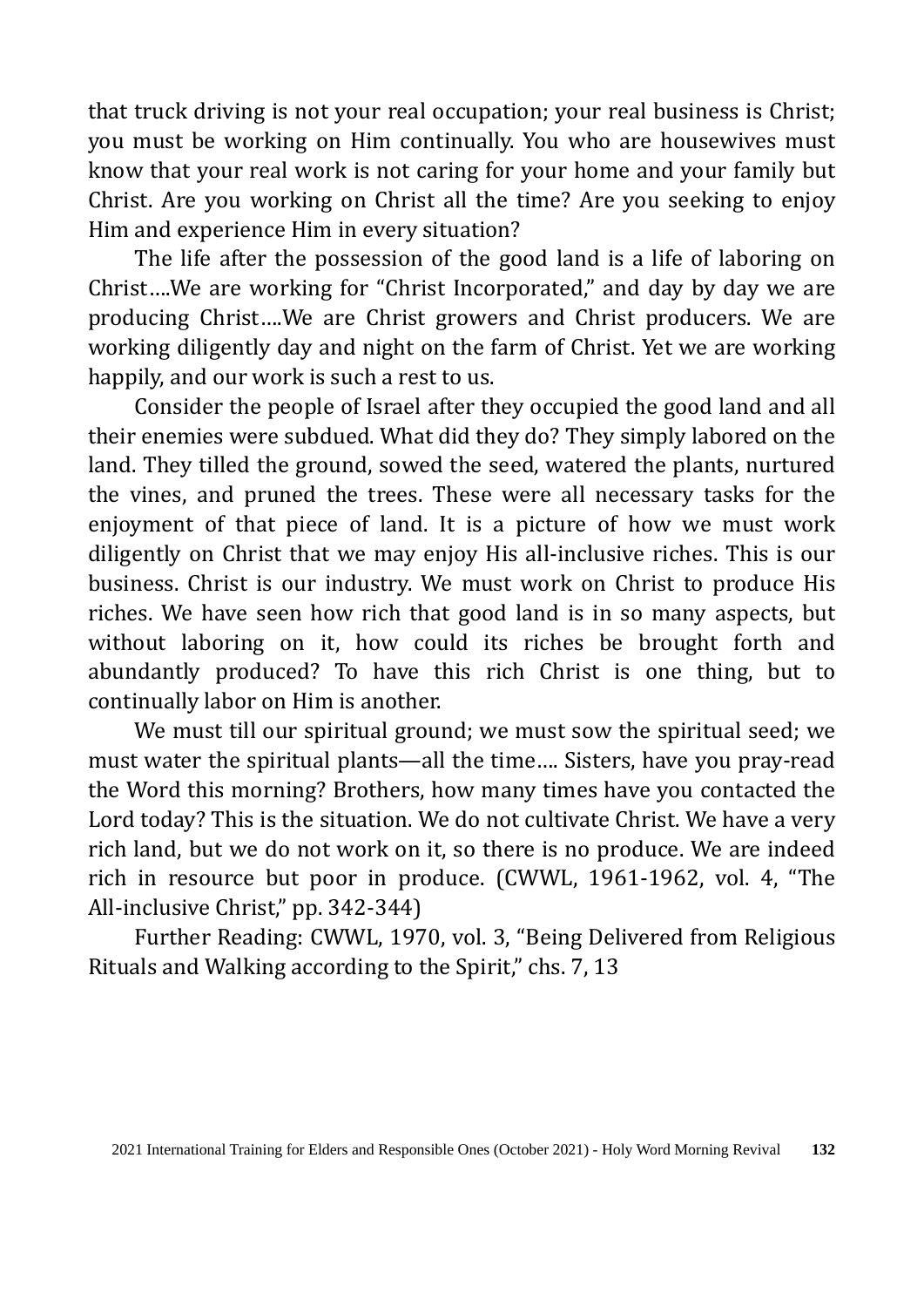#### **Morning Nourishment**

Rom. 15:16 That I might be a minister of Christ Jesus to the Gentiles, a laboring priest of the gospel of God, in order that the offering of the Gentiles might be acceptable, having been sanctified in the Holy Spirit.

John 15:5 I am the vine; you are the branches. He who abides in Me and I in him, he bears much fruit; for apart from Me you can do nothing.

[In the Old Testament] God invited all His people to come together, yet God did not cook…. He had given them the food by sending the sunshine, the air, and the rain year round…. All the things were sent, but they needed to cooperate with God to have the produce. Then the produce became the tithes, and the tithes were brought to answer God's invitation. Everyone was invited to God's home. Everybody came home to feed the Father and to satisfy Him. What a happy time this was!

When we come together, we should come with Christ in this way.... How much Christ you bring to the meeting depends upon how much Christ you produce, how much Christ you have grown…. Actually, it is not that you produce Christ but that Christ produces Christ Himself through your labor. The poor thing today is that the Christians as God's redeemed people all come together empty-handed. (CWWL, 1982, vol. 1, "Experiencing Christ as the Offerings for the Church Meetings," p. 510)

### **Today's Reading**

Meeting is the proper church life….Without this kind of meeting, we do not have the practical church life. What we have might be just a kind of organization with certain communal activities. But the proper church life should be a meeting life. Before coming to the meeting we must be laboring on Christ. We must reap Christ. We must have gathered some amount of Christ so that when we come to meet, we come filled with Christ. (CWWL, 1982, vol. 1, "Experiencing Christ as the Offerings for the Church Meetings,"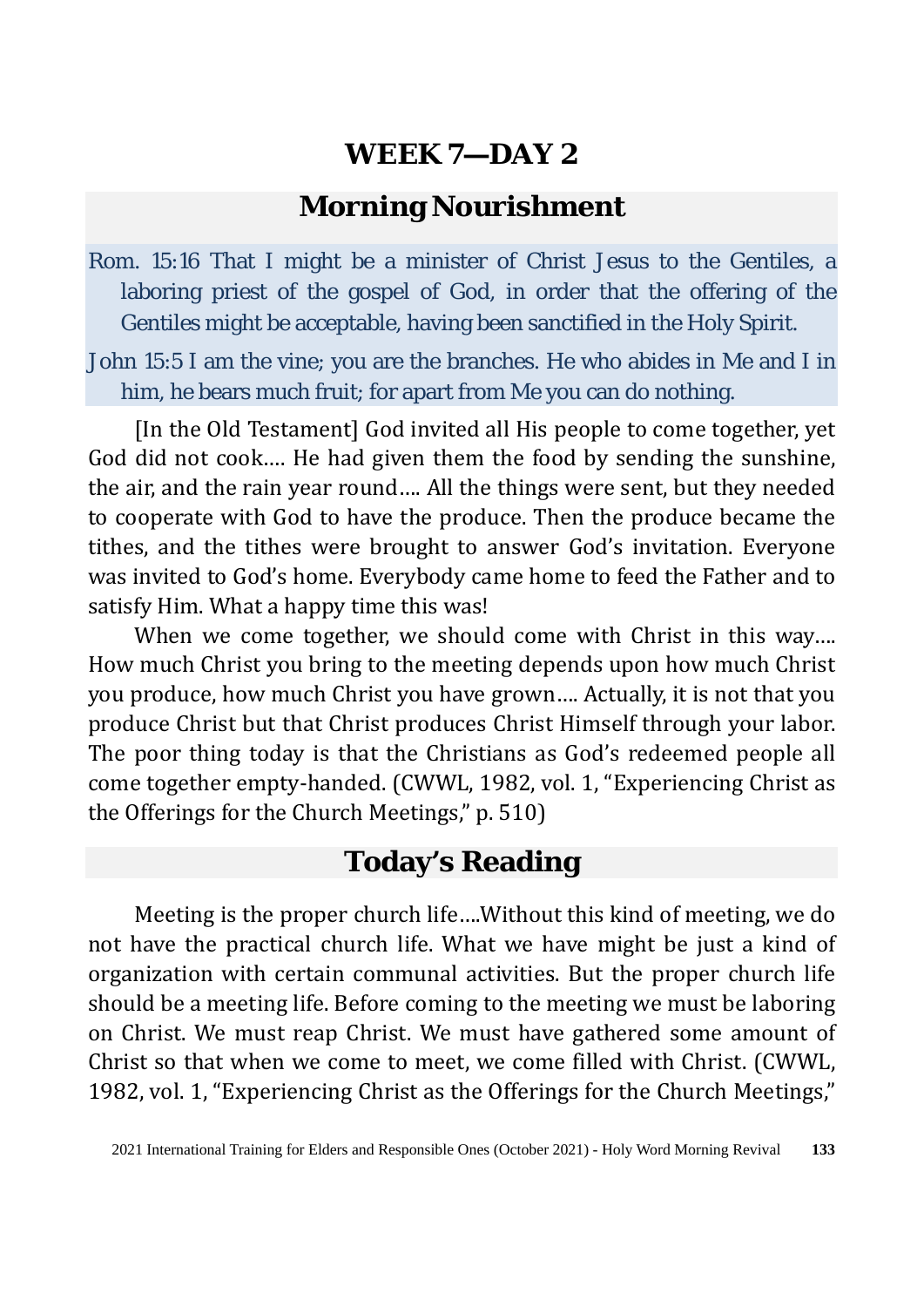pp. 510-511)

Every morning you need to pray, "Lord, I consecrate myself once more to You, not to work for You but to enjoy You." You must consecrate yourself sincerely to the Lord for the simple purpose of enjoying and experiencing Him—nothing more. From the moment you awake in the morning, you need to say, "Lord, here I am. I give myself to enjoy You. Grant me through the entire day, from this moment on, to experience and apply You in every situation. I am not asking for anything tomorrow. I am asking for grace to enjoy You today. Show me how to till the ground, sow the seed, and water the plants of the Lord." Moment by moment through the whole day you will maintain your communion with the Lord. You will live practically in the Lord, laboring on Him, applying Him, and enjoying Him. If you do this, consider how fruitful and how beautiful your "farm" will be. The farm of Christ in your daily life will be full of produce. When the Lord's Day comes, and you go to worship the Lord with the saints, you will be able to say, "I am going now to see my God; I am going to worship my Lord. I will not go with empty hands but with hands full of Christ. I have a surplus, and in my right hand is the best part reserved for my dear Lord." When you come to the meeting, …you can have a little fellowship… [with a saint and since] you have been abundantly satisfied with [Christ], …you have something over to share with the brothers and sisters. When the meeting begins, you are well prepared to offer your prayers and praises to the Lord from your reserve for Him. This is the best of your surplus, and with the saints you joyfully render it to the Lord for His enjoyment and satisfaction. You have reaped enough of Christ for yourself, for the needy ones, and for the Lord. You have furthermore put aside a considerable portion that will stand you in good stead in future days. (CWWL, 1961-1962, vol. 4, "The All-inclusive Christ," pp. 345-346)

Further Reading: CWWL, 1982, vol. 1, "Experiencing Christ as the Offerings for the Church Meetings," chs. 4-5; CWWL, 1977, vol. 1, "The Kernel of the Bible," chs. 4-5, 7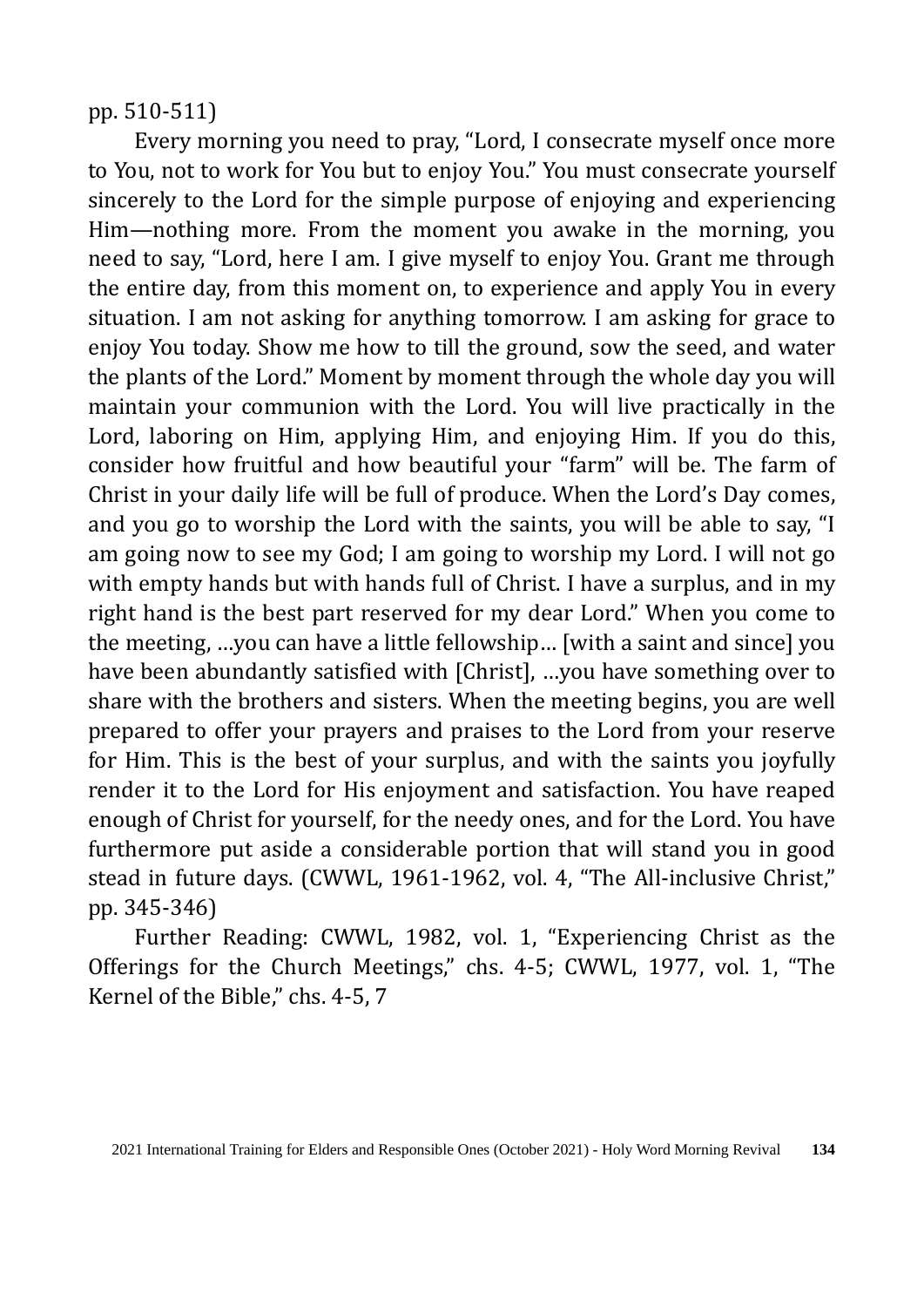#### **Morning Nourishment**

- 1 Tim. 4:7 But the profane and old-womanish myths refuse, and exercise yourself unto godliness.
- Rom. 8:4 That the righteous requirement of the law might be fulfilled in us, who do not walk according to the flesh but according to the spirit.

#### 1 Cor. 6:17 But he who is joined to the Lord is one spirit.

The exercise of our spirit is one of the items of the Lord's recovery in these last days. To worship in the human spirit has been much neglected by today's Christianity. Many today have forgotten about the exercise of the human spirit and instead exercise their mind. Therefore, in order to be trained in a proper way in the Lord's service in the church life, the first matter is that we must learn to exercise our spirit….To exercise our mind in the service is like using our hands to play soccer.

We need to learn to exercise our spirit in our daily life. The Epistles tell us that we must walk according to the spirit (Rom. 8:4-6)…. If we are exercised to walk according to the spirit, our spirit will be active when we come to the meetings. We will know how to exercise our spirit. Even in our home, in dealing with our family, we must learn how to exercise our spirit, to do and speak things not by our mind, emotions, desires, or likes but by the inner feeling, the consciousness of the spirit. We must learn how to exercise according to the deepest feeling in our spirit. Then we will be used to exercising our spirit, so whenever we come to the meeting, we will be ready. (CWWL, 1964, vol. 4, "Serving in the Meetings and in the Gospel," p. 80)

### **Today's Reading**

We must learn how to discern our spirit and to exercise it all the time. Then whenever we come together, we will know how to use our spirit. Our spirit will be on the alert, ready, active, and living….The church life is a life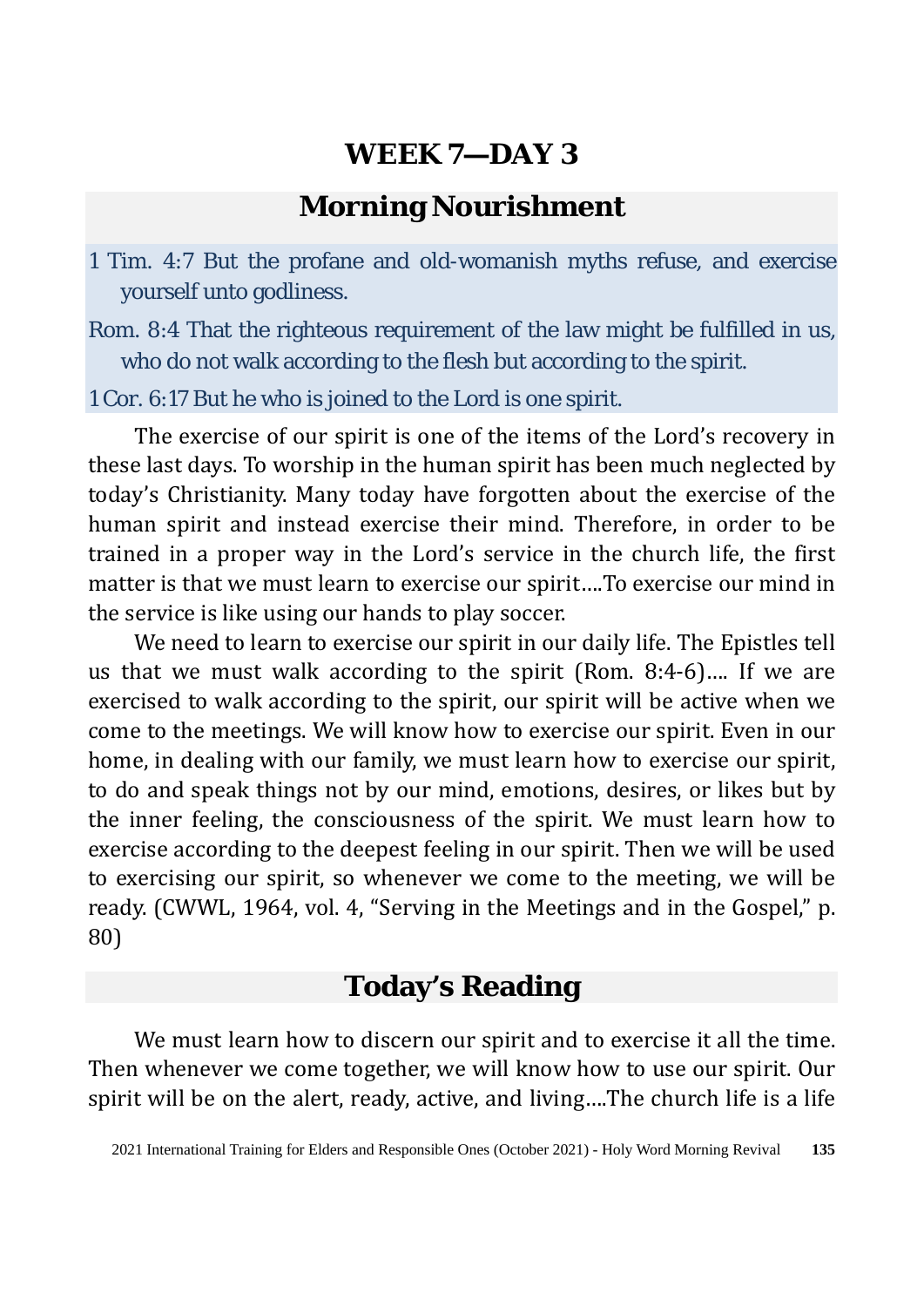in the human spirit with the indwelling Holy Spirit. The Holy Spirit today indwells our spirit, so we must know how to exercise our spirit. This is one aspect of the principle of the New Testament worship.

The other aspect of the New Testament worship is to worship in truthfulness, that is, in reality, in Christ….The people in the ancient times had to bring all their surplus to Jerusalem to offer it and enjoy it with one another in the presence of God. At least a part of what they offered was food to God. Not only the people of Israel enjoyed the surplus, but God also enjoyed it. This typifies that we come to the meetings to exercise our spirit to exhibit Christ. When the people of Israel came together and brought all their surplus to Jerusalem, that became a "fair," an exhibition, of the produce of the good land. Likewise, when we Christians come together, the Christian meeting is an exhibition of Christ. We exercise our spirit to exhibit Christ.

We all must learn how to exercise our spirit to minister Christ, apply Christ, and share Christ with others. This depends on our daily labor. If we do not labor on Christ and live by Christ, we will have nothing of Christ in our hand. Even if we understand how to exercise our spirit, we may have the technique but not the material. When we come to the meeting, our spirit may be positive, active, living, on the alert, and ready to exercise, but we may be poor and empty-handed, not having anything of Christ to minister. If this is so, we are worshipping in spirit but not in reality; we are in Jerusalem, but we do not have a surplus in our hands. Therefore, the church life depends on our daily exercise of the spirit and also on our daily walk in Christ. We have to labor on Christ, walk in Christ, live by Christ, and have many experiences of Christ. Then we will be rich in Christ and with Christ. When we come to the meeting, we will know how to exercise our spirit, and we will have much surplus of Christ. (CWWL, 1964, vol. 4, "Serving in the Meetings and in the Gospel," pp. 81-82)

Further Reading: CWWL, 1964, vol. 4, "Serving in the Meetings and in the Gospel," chs. 1-2; CWWL, 1977, vol. 2, "The Spirit and the Body," ch. 11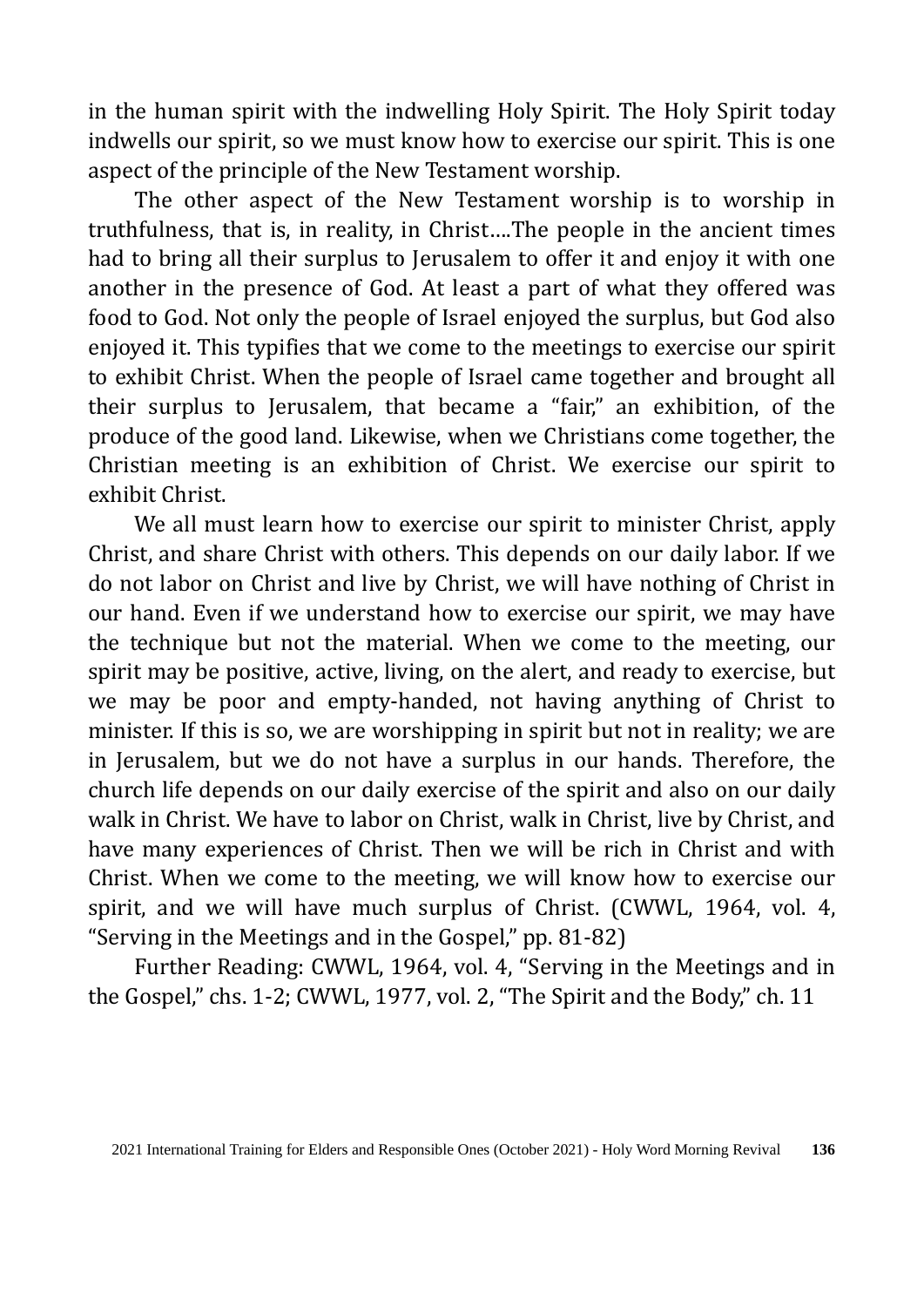#### **Morning Nourishment**

- Eph. 3:8 To me, less than the least of all saints, was this grace given to announce to the Gentiles the unsearchable riches of Christ as the gospel.
- 1 Cor. 14:26 What then, brothers? Whenever you come together, each one has a psalm, has a teaching, has a revelation, has a tongue, has an interpretation. Let all things be done for building up.

[In 1 Corinthians 14:26] has…indicates that when we come to the church meeting, we should have something of the Lord to share with others, whether a psalm to praise the Lord, a teaching (of the teacher) to minister the riches of Christ to edify and nourish others, a revelation (of the prophet, v. 30) to give visions of God's eternal purpose concerning Christ as God's mystery and the church as Christ's mystery, a tongue for a sign to the unbelievers (v. 22) that they may know and accept Christ, or an interpretation to make a tongue concerning Christ and His Body understandable. Before coming to the meeting, we should prepare ourselves for the meeting with such things from the Lord and of the Lord, either through our experience of Him or through our enjoyment of His word and fellowship with Him in prayer. After coming into the meeting, we need not wait, and should not wait, for inspiration; we should exercise our spirit and use our trained mind to function in presenting what we have prepared to the Lord for His glory and satisfaction and to the attendants for their benefit—their enlightenment, nourishment, and building up.

Thus the meeting will be an exhibition of Christ in His riches and will be a mutual enjoyment of Christ shared by all the attendants before God and with God for the building up of the saints and the church. (1 Cor. 14:26, footnote 1)

### **Today's Reading**

In the world today there are many exhibitions and fairs…. This is just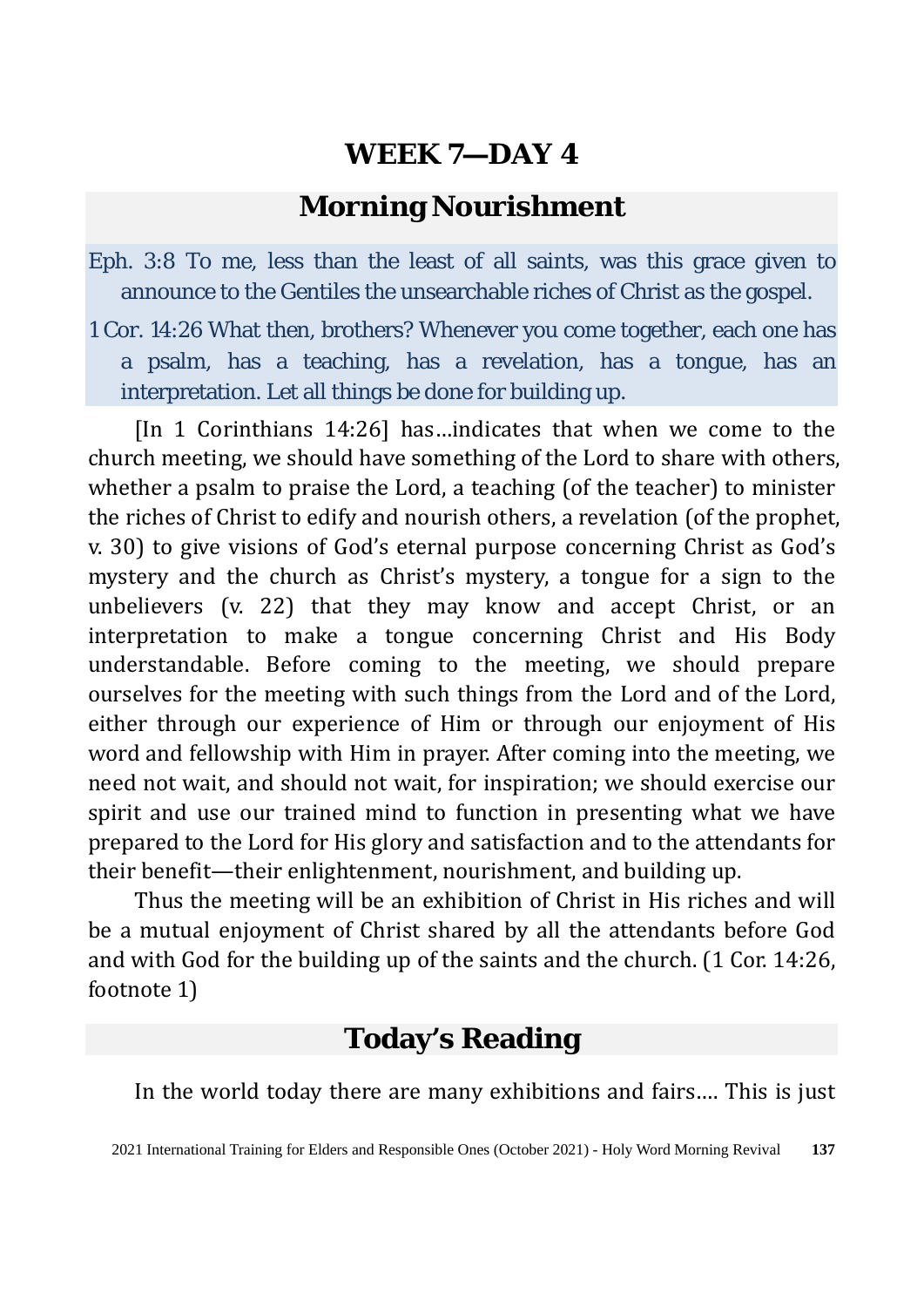what we are doing when we come together to worship God. We are meeting together to have an exhibition of Christ, not just the Christ whom God gave us but the Christ we have produced, the Christ upon whom we have labored and whom we have experienced. That is the Christ whom we all come together to exhibit. Brothers and sisters, this is what all our meetings should be—an exhibition, a fair, in which all sorts of the produce of Christ are displayed. (CWWL, 1961-1962, vol. 4, "The All-inclusive Christ," pp. 346-347)

Through our experiences of the riches of Christ, these riches will become an exhibition, a show, of the produce of Christ. Our meetings must always be an exhibition to show forth what Christ is, what Christ has, and what Christ does…. If we experience many items of the riches of Christ during the day, we will come to the meeting in the evening with the divine attributes that we have experienced. When we all bring something that we have experienced and put our experience of Christ's riches together, there will be an exhibition of Christ. In this way every meeting will be a show of Christ. (CWWL, 1987, vol. 3, "The Scriptural Way to Meet and to Serve for the Building Up of the Body of Christ," p. 367)

The life of God's people is first a life of laboring on Christ. Second, it is a life of having something of Christ to bring to the meetings to offer, to contribute. The proper life of Christians is to labor on Christ all the time. Then they will have the rich surplus of Christ to bring to the meetings for a rich exhibition of Christ. We exhibit Christ to God and to God's enemy. The children of Israel had to come to Jerusalem three times a year for three feasts….They brought the top surplus to the Tent of Meeting for God's worship. We also have to bring the top surplus of Christ to the church meetings for our worship to God in spirit and reality (John 4:24). (CWWL, 1965, vol. 2, "Christ as the Content of the Church and the Church as the Expression of Christ," p. 376)

Further Reading: CWWL, 1987, vol. 3, "The Scriptural Way to Meet and to Serve for the Building Up of the Body of Christ," ch. 10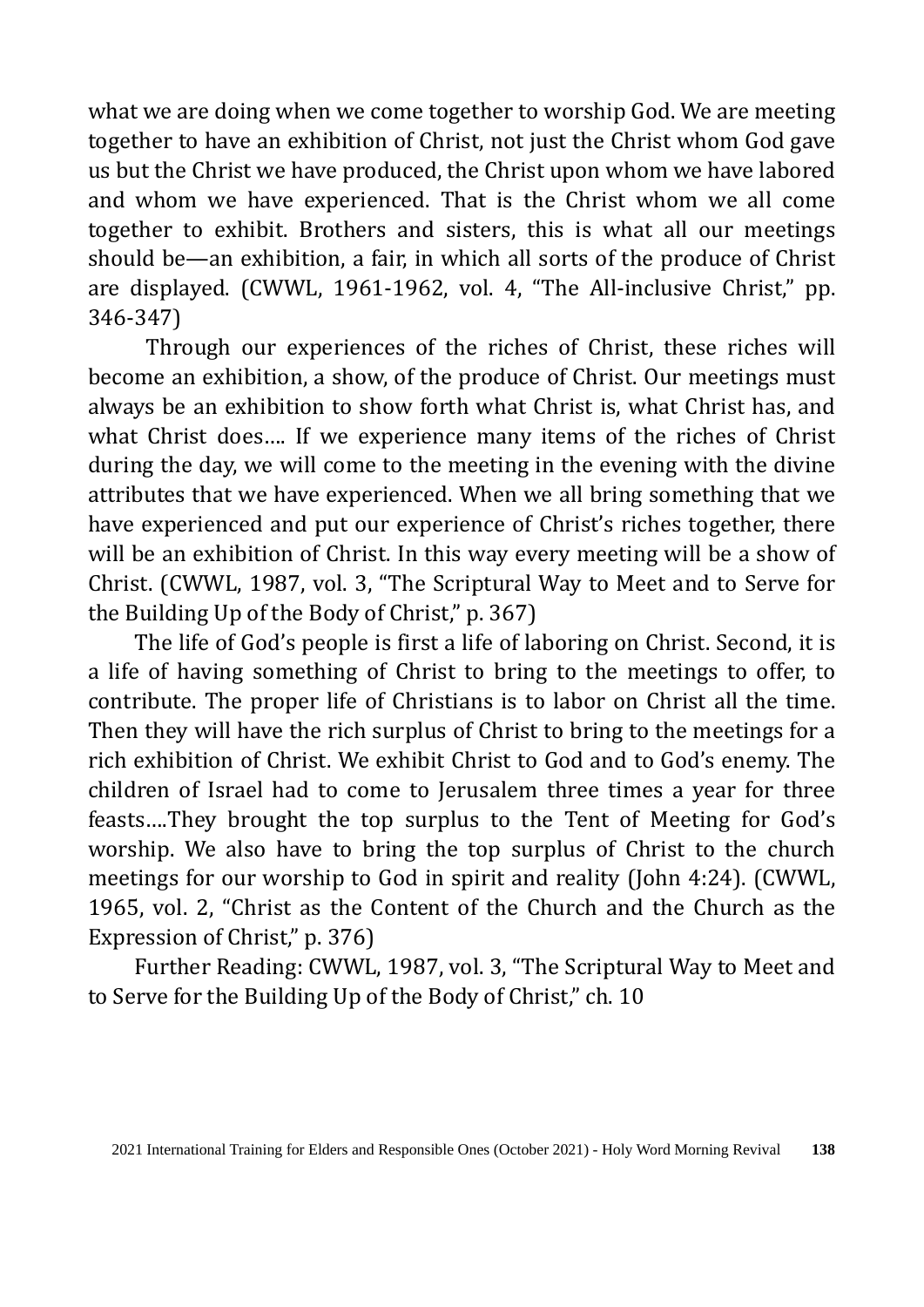### **Morning Nourishment**

Eph. 3:17 That Christ may make His home in your hearts through faith, that you, being rooted and grounded in love.

4:15 But holding to truth in love, we may grow up into Him in all things, who is the Head, Christ.

Whenever we come together, regardless of the kind of meeting we have, we should come with the Christ experienced by us. Sometimes we offer Him to God as the burnt offering. At other times we may offer Him as the meal offering. In the Lord's table meeting, we can offer Him as the peace offering for our fellowship with God and man in peace. At the same time, we cannot forget that we are still in the old, sinful nature and that we are sinful in our deeds. Then we can apply Him as our sin offering and trespass offering. In this way the surplus of Christ is offered to God and exhibited to the whole universe. Then our meetings will be enriched and strengthened because they are full of Christ. Such a church life is an exhibition of Christ, an expression of Christ…. If we daily labor on Christ, we will have something of Christ to bring to our church meetings to contribute to others and offer to God so that we can enjoy Christ with God for the exhibition and exaltation of Christ. Then Christ will be expressed as the rich content of the church life. (CWWL, 1965, vol. 2, "Christ as the Content of the Church and the Church as the Expression of Christ," p. 379)

#### **Today's Reading**

To have proper Christian meetings, we must contact the Lord daily in our private life so that we will be living Christians. Then we must come to the meetings with the realization and understanding that we are coming to exhibit Christ and to share Christ with others. When some hear this word, they may feel that since their Christian life is marked by failure, they have nothing to bring to the meetings…. Even if this is your condition, you must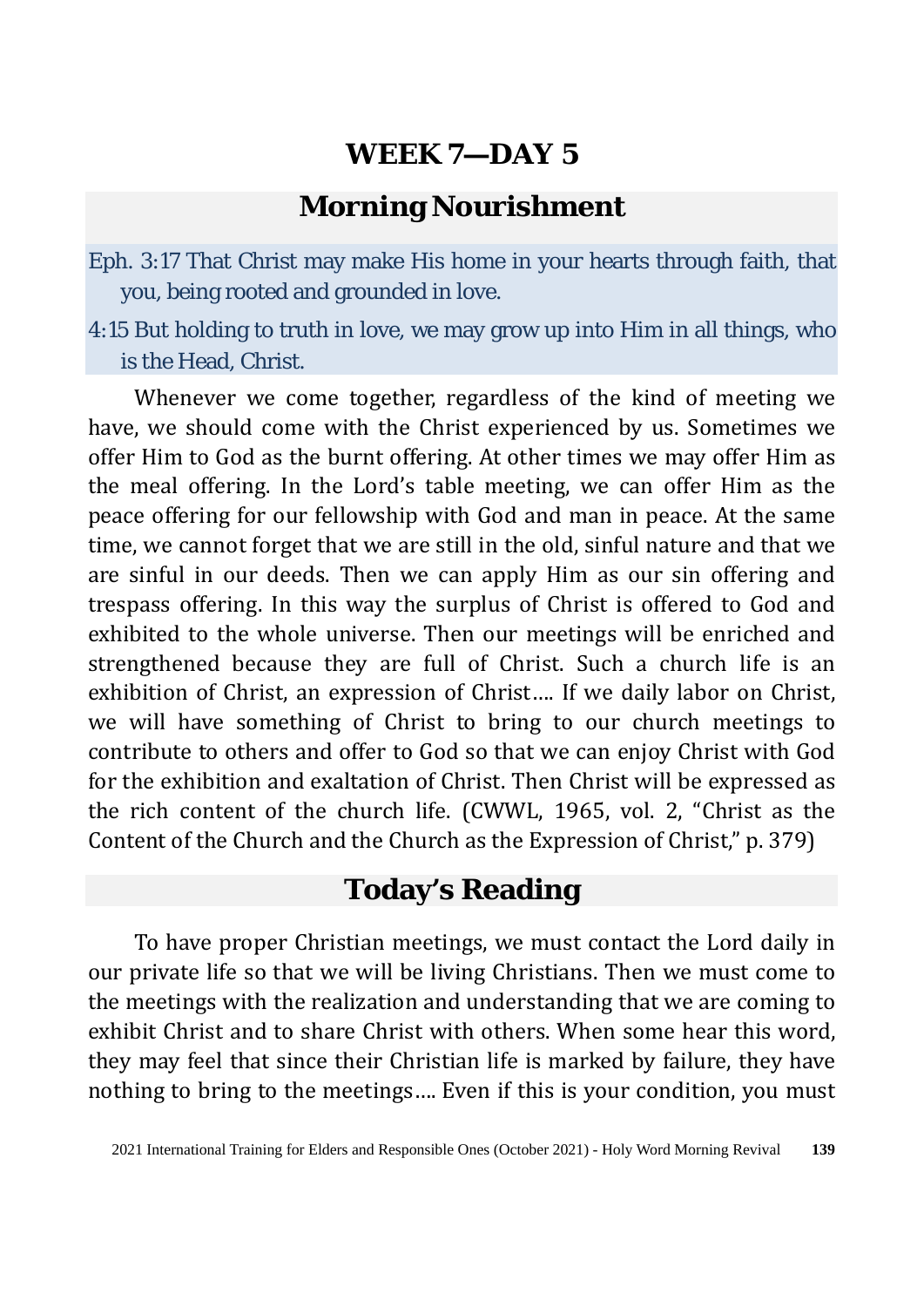realize that you can still function in the meetings. You can come to the meeting and pray, "Lord, I am so poor. I have failed You many times this week. Please forgive me and have mercy upon me…." If you come to the meeting and pray in this way, many of the saints may be deeply touched, and tears may come to their eyes. Moreover, you can also pray, "Lord, since I have nothing of You, I come to contact You in Your Body and through Your Body. I believe that You have something for me in this meeting." You can pray in such a way, and you can also open yourself to the saints in the meeting and say, "Brothers and sisters, please pray for me. I have been trying to live the Christian life, but I have failed the Lord again and again. Please pray for me." If you bring your failures to the meeting and open yourself to the Lord and to the Body, your failures will disappear…. If we experience Christ during the week, we can share our Christ during the meeting, and if we fail during the week, we can share our weaknesses with the saints. We must learn to allow others to bear our weaknesses. If we practice in this way, our meetings will be living, rich, edifying, strengthening, and enlightening.

There are two requirements to having a proper Christian meeting. The first requirement is that all the attendants seek and contact the Lord in their daily lives….The second requirement is that when we come together, we must forget about all regulations, forms, rituals, routines, and programs. If we have a program for our meetings, we will quench the Spirit and kill the spiritual life within us. When we come together, we must abandon all things of religion and do one thing—exhibit Christ. We do this by expressing, sharing, exalting, testifying, and preaching Christ in a living way to one another. (CWWL, 1963, vol. 4, "Contacting the Lord, Being Filled in Spirit, and Having Proper Christian Meetings for the Accomplishment of God's Eternal Purpose," pp. 38-40)

Further Reading: CWWL, 1987, vol. 2, "The God-ordained Way to Practice the New Testament Economy," chs. 4, 6; CWWL, 1985, vol. 3, "The Living Needed for Building Up the Small Group Meetings," ch. 6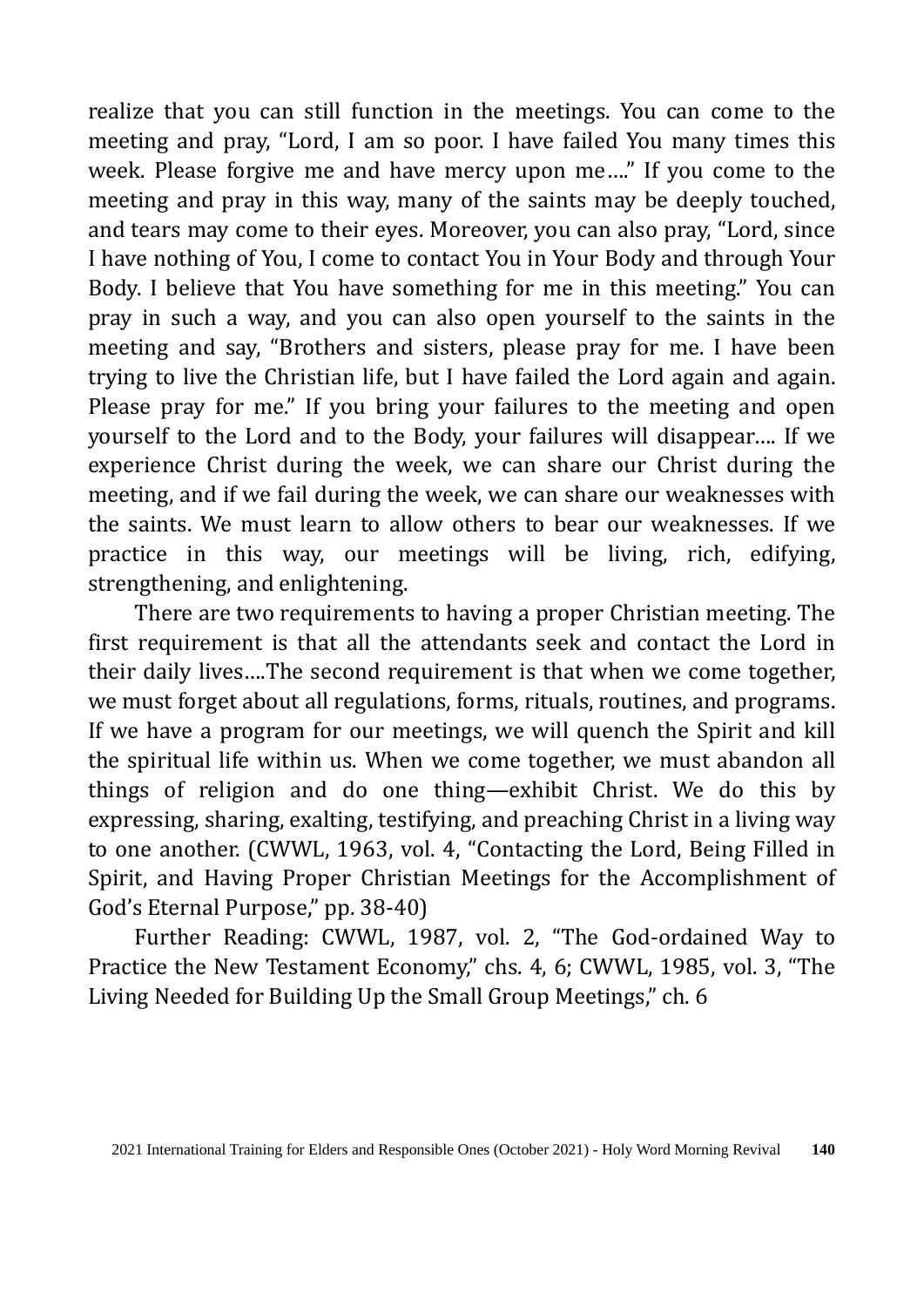#### **Morning Nourishment**

- John 4:23-24 …The true worshippers will worship the Father in spirit and truthfulness, for the Father also seeks such to worship Him. God is Spirit, and those who worship Him must worship in spirit and truthfulness.
- Eph. 3:21 To Him be the glory in the church and in Christ Jesus unto all the generations forever and ever. Amen.

We need to worship God in spirit with Christ as the reality….Whenever we come to a meeting, we should bring Christ, that is, our experiences of Christ, and our spirit must be living….We should begin to sing and to call on the Lord on our way to the meeting. Then when we sit down, our spirit will come forth in a released way. In this way, we will have the experiences of Christ as well as the release of the spirit….When our spirit is strong and our testimonies are rich, simple, and concise, the meeting will be rich, and God will be glorified. This is to worship God. (CWWL, 1970, vol. 3, "Being Delivered from Religious Rituals and Walking according to the Spirit," pp. 370-371)

### **Today's Reading**

The inward parts of the peace offering signify the inward parts, the inward being, of Christ (Phil. 1:8). [From] the four Gospels…we can realize that the Lord's thought, His desire, His intention, His love, His likes and dislikes, His emotions, and all the things within Him were very tender and very rich toward God and in the presence of God…. In the Lord's table meeting, after the remembrance of the Lord, we should offer the Lord as the peace offering to the Father. What we offer should include, or comprise, the inward parts of Christ. If in our daily walk we are really one with the Lord in our intention toward the Father, in our concept, in our thoughts, in our likes and dislikes, in our desire, in our intent, and in our purpose, then these things become our experience. Then we are really one with the Lord

<sup>2021</sup> International Training for Elders and Responsible Ones (October 2021) - Holy Word Morning Revival **141**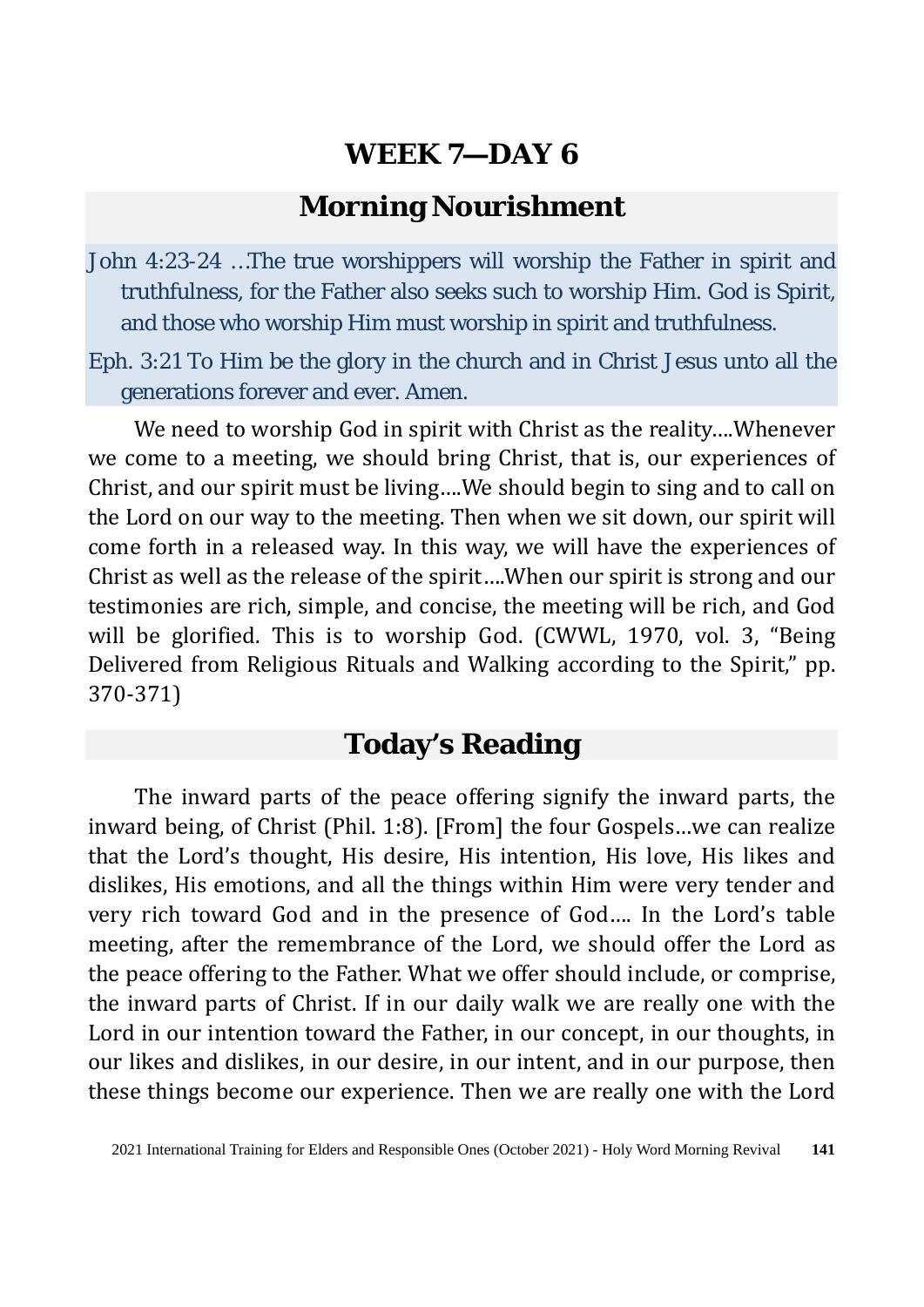in His inward parts toward the Father. If this is the case, we have the reality of the inward parts and the fat upon the inward parts of the peace offering when we come to the Lord's table meeting. (CWWL, 1979, vol. 2, "Basic Lessons on Service," pp. 69-70)

We must realize that whenever we come to the meetings, whenever we come to worship the Lord, we should not come with our hands empty. We must come with our hands full of the produce of Christ. We have to labor on Christ day by day so that we produce Him….We need more than just a little of Christ to satisfy our own needs. We must produce enough of Him so that there will be a surplus remaining for others…. And above all, the best of the surplus must be reserved for the Lord….We must labor diligently, not only to bring forth enough to satisfy our own needs but also to acquire a surplus to meet the needs of others, with the best reserved for the Lord. Then we will be acceptable to the Lord, and He will be pleased with us.

To worship God with Christ does not mean to worship Him individually but to worship Him collectively with all the children of God by enjoying Christ with one another and with God.

This is the life after the possession of the good land. It is a life of working on Christ, producing Christ, enjoying Christ, sharing Christ with others, and offering Christ to God that He may enjoy Him with us. This kind of enjoyment and sharing is an exhibition of Christ to the entire universe. It is a worship to God and a shame to the enemy. The life in the land is a life full of the enjoyment of Christ, both personally and collectively with the Lord's people. May we be diligent to labor on Him, to have our hands filled with Him, and then come to the place that He has appointed, to the very ground of unity, to enjoy this rich and glorious Christ with God's children and with God Himself. (CWWL, 1961-1962, vol. 4, "The All-inclusive Christ," pp. 344-345, 348, 352)

Further Reading: CWWL, 1984, vol. 5, "Guidelines for the Propagation of the Lord's Recovery," ch. 3; CWWL, 1979, vol. 2, "Basic Lessons on Service," lsn. 9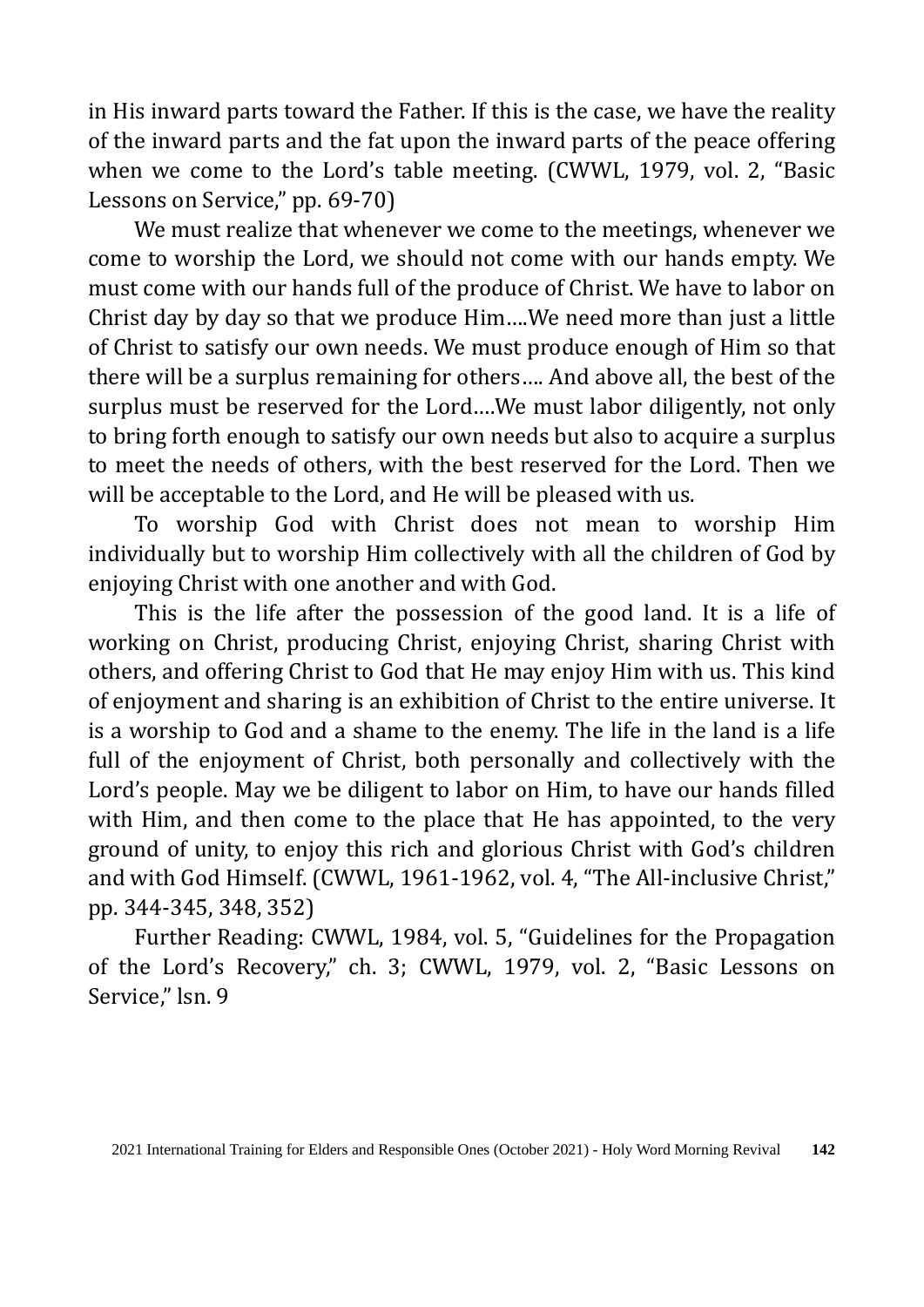## **‹‹ WEEK 7 — HYMN ››**

### **Hymns, #864 Whene'er we meet with Christ endued**

Meetings — Exhibiting Christ

- 1 Whene'er we meet with Christ endued, The surplus of His plenitude We offer unto God as food. And thus exhibit Christ. (Chorus) Let us exhibit Christ, Let us exhibit Christ; We'll bring His surplus to the church And thus exhibit Christ.
- 2 In Christ we live, by Christ we fight, On Christ we labor day and night, And with His surplus we unite To thus exhibit Christ.
- 3 Our life and all we are and do Is Christ Himself, the substance true, That every time we meet anew We may exhibit Christ.
- 4 In meetings Christ to God we bear And Christ with one another share, And Christ with God enjoying there, We thus exhibit Christ.
- 5 The risen Christ to God we bring, And Christ ascended offering, God's satisfaction answering, We thus exhibit Christ.
- 6 The center and reality, The atmosphere and ministry, Of all our meetings is that we May thus exhibit Christ.
- 7 The testimony and the prayer,